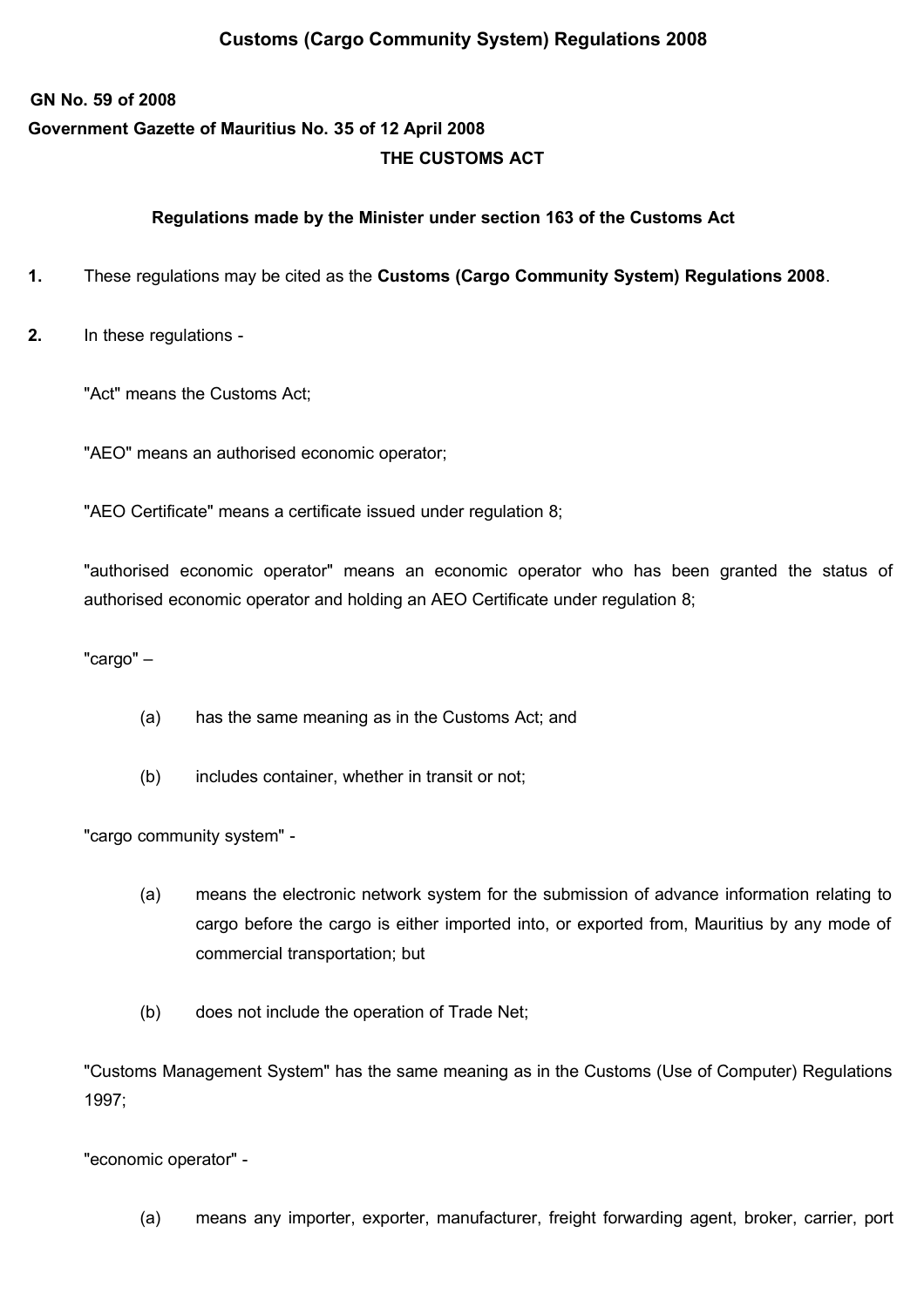operator, airport operator or proprietor or occupier of bonded warehouse; and

(b) includes any party involved in the international movement of goods in whatever function,

registered with the Director-General under regulation 5 to use the cargo community system;

"electronic declaration" has the same meaning as in the Customs (Use of Computer) Regulations 1997;

"organisation" means an organisation approved under regulation 3;

"risk" means the likelihood of an event occurring in connection with goods imported into, or exported from, Mauritius, which –

- (a) prevents the correct application of customs laws; or
- (b) poses a threat to security and safety, public health, environment or to consumers;

"risk management" -

- (a) means the systematic identification of risk and implementation of measures necessary for limiting exposure to risk; and
- (b) includes collection of data and information, analysis and assessment of risk, taking action, regular monitoring and review of process and outcome,

in accordance with international best practice;

"TradeNet" has the same meaning as in the Customs (Use of Computer) Regulations 1997.

- **3.** (1) No organisation shall operate the cargo community system unless it is approved by the Minister.
	- (2) Where an organisation is approved under paragraph (1), the approval shall be for a period of 10 years as from the date of the coming into operation of the cargo community system and may be renewed for one or more periods not exceeding 5 years, subject to such terms and conditions as the Minister may determine.
- **4.** (1) No economic operator shall, for the purposes of section 16A(b) of the Act, import into, or export from, Mauritius any cargo, as from such date as may be determined by the Director-General, unless he submits advance information relating to cargo through the cargo community system.
	- (2) For the purposes of paragraph (1), the cargo community system shall interface with TradeNet and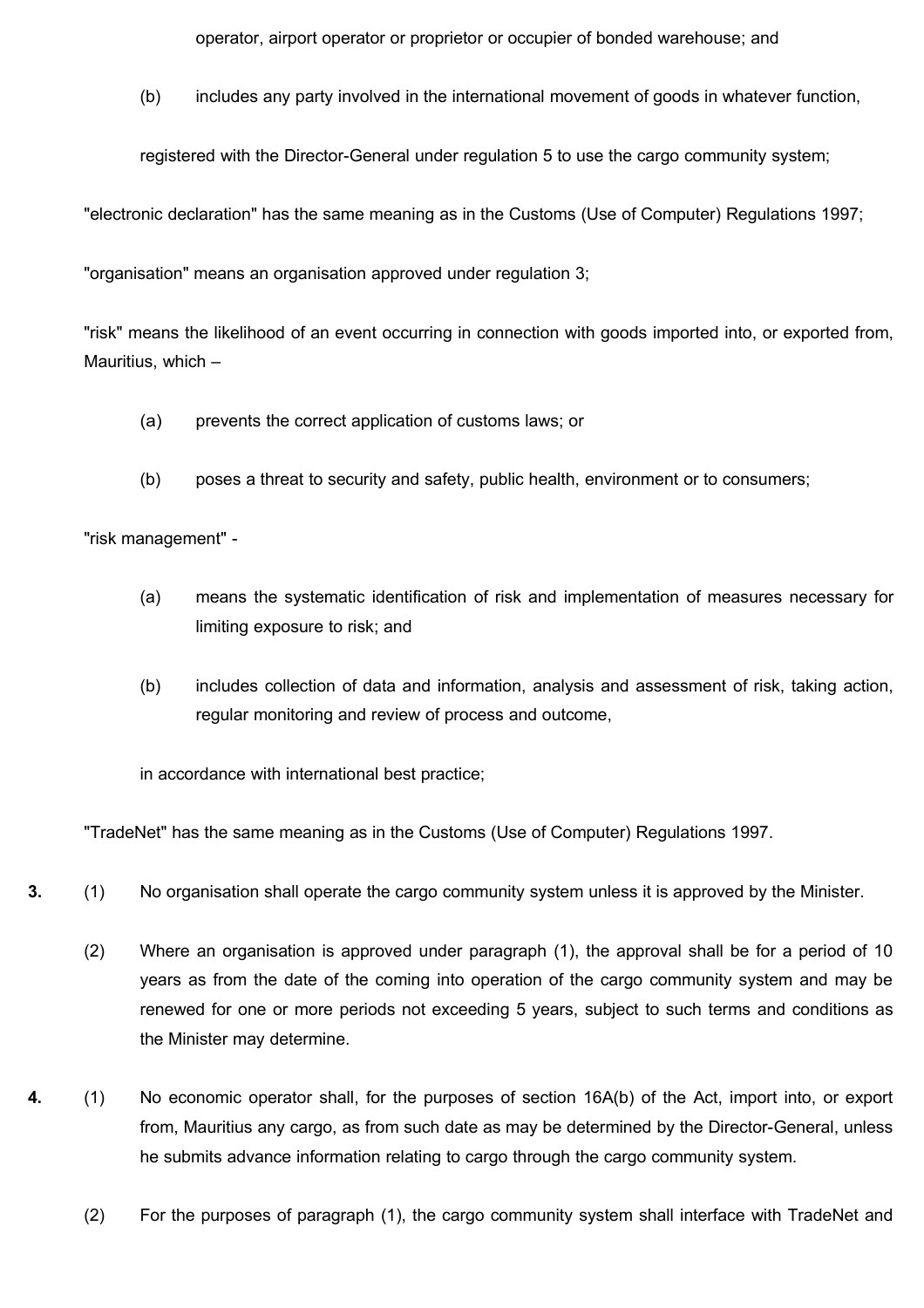the Customs Management System, on such terms and conditions as may be mutually agreed by the parties operating the systems.

- **5.** (1) Every economic operator shall first register with the Director-General in such form and manner as may be determined by the Director-General specifying -
	- (a) his full name and address;
	- (b) the location of his computer system;
	- (c) the full name and designation of each of the persons authorised to operate the cargo community system; and
	- (d) such other particulars as may be required by the Director-General.
	- (2) Where there is any subsequent change in the information or particulars provided under paragraph (1), the economic operator shall forthwith notify the Director-General in writing or electronically of the change.
- **6.** Any economic operator may apply to the Director-General for the status of authorised economic operator, in such form and manner as may be determined by the Director-General.
- **7.** (1) The Director-General shall specify, in guidelines, details of the criteria for granting the status of authorised economic operator, which shall be posted on the website of the Authority.
	- (2) The criteria under paragraph (1) shall include
		- (a) an appropriate record of compliance with Customs requirements;
		- (b) a satisfactory system of managing commercial records and, where appropriate, transport records which allows appropriate Customs controls;
		- (c) where appropriate, proven financial solvency; and
		- (d) where applicable, appropriate security and safety standards.
- **8.** Where the Director-General is satisfied that the applicant under regulation 6 meets the criteria referred to in regulation 7, he shall grant the status of authorised economic operator by issuing -
	- (a) an AEO Certificate Customs Simplifications;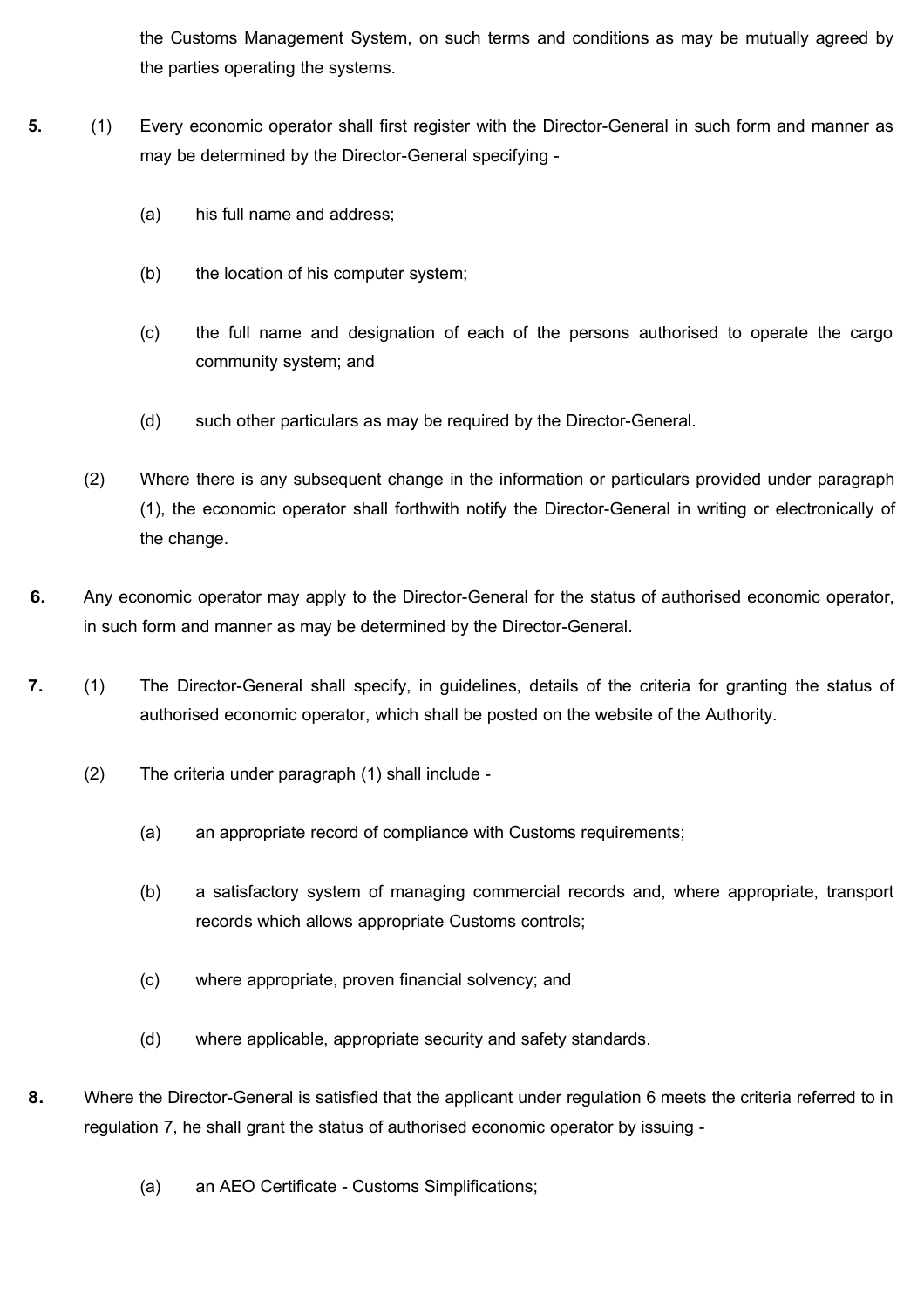- (b) an AEO Certificate Security and Safety Facilitations; or
- (c) an AEO Certificate Customs Simplifications/Security and Safety Facilitations,

to the applicant, on such terms and conditions as the Director-General may determine.

- **9.** Where the status of authorised economic operator is granted under regulation 8, the authorised economic operator shall benefit from -
	- (a) the use of Customs simplifications;
	- (b) facilitations that may be granted in respect of Customs controls relating to security and safety, taking into account the criteria for risk management,

as may be determined by the Director-General.

- **10.** (1) Any AEO Certificate shall remain valid unless it is surrendered or the status of authorised economic operator is suspended or revoked.
	- (2) An authorised economic operator may, at any time, surrender his AEO Certificate.
	- (3) An authorised economic operator who wishes to surrender his AEO Certificate shall give written notice of his intention to the Director-General, specifying the reasons therefor and return the AEO Certificate.
	- (4) Where an AEO Certificate is surrendered, the holder shall lose the status of authorised economic operator.
	- (5) The Director-General may, at any time, suspend or revoke the status of authorised economic operator where -
		- (a) the authorised economic operator no longer meets the criteria for the status of authorised economic operator;
		- (b) the authorised economic operator operates in breach of the terms and conditions of the AEO Certificate;
		- (c) any information furnished by the applicant for the grant of status of authorised economic operator was, at the time when the information was furnished, false or misleading in any material particular or was subject to a material omission; or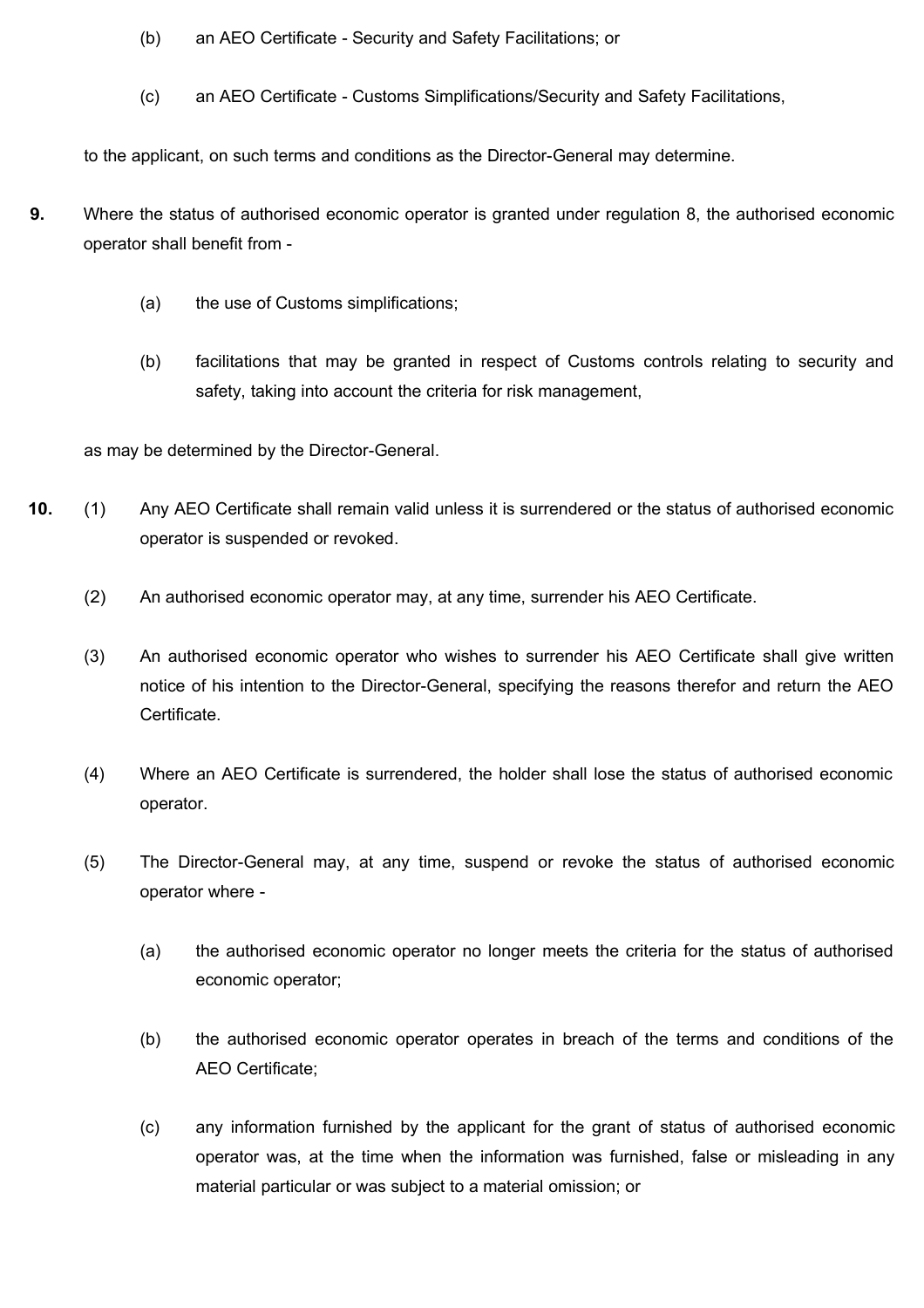- (d) any director or officer of a company which has been granted the status of authorised economic operator is convicted of an offence against customs laws or of any offence involving fraud or dishonesty, or is in breach of any of the provisions of customs laws.
- (6) Where the status of authorised economic operator is suspended, the holder of the AEO Certificate shall, during the period of the suspension, cease to benefit from the simplifications and facilitations referred to in regulation 9.
- (7) The Director-General shall, subject to paragraph (8), before the suspension or revocation of the status of authorised economic operator, by written notice inform the authorised economic operator of the reasons for the proposed suspension or revocation and request him to submit to the Director-General, within 14 days of the notification written reasons as to why the status of authorised economic operator should not be suspended or revoked.
- (8) Where the Director-General is of opinion that the status of authorised economic operator is to be suspended or revoked with immediate effect, written notice of the suspension or revocation and the reasons therefore shall be given to the authorised economic operator forthwith, and the authorised economic operator shall be entitled to submit to the Director-General, within 14 days of the notification written reasons as to why the status of authorised economic operator should be reinstated.
- (9) Where the status of authorised economic operator has been suspended or revoked, the authorised economic operator shall, on receipt of a notification to that effect by the Director-General, within 7 days, surrender the AEO Certificate to the Director-General.
- **11.** Any fee or charge imposed by the organisation for the supply of services to economic operators shall
	- (a) not exceed 325 rupees per electronic declaration during the 3 years following the date of the coming into operation of the cargo community system; and
	- (b) thereafter, not exceed such amount per electronic declaration, as may be determined by the Director-General by taking the rate of return on equity calculated at Repo rate plus 2 per cent.
- **12.** (1) No manifest or report of cargo shall be submitted to the Director-General unless it is submitted through the cargo community system within such time as the Director-General may determine.
	- (2) On receipt of the information under paragraph (1), the organisation shall immediately transmit the information to the organisation operating the TradeNet.
- **13.** The Director-General may require a hard copy of the manifest or report referred to in regulation 12 to be